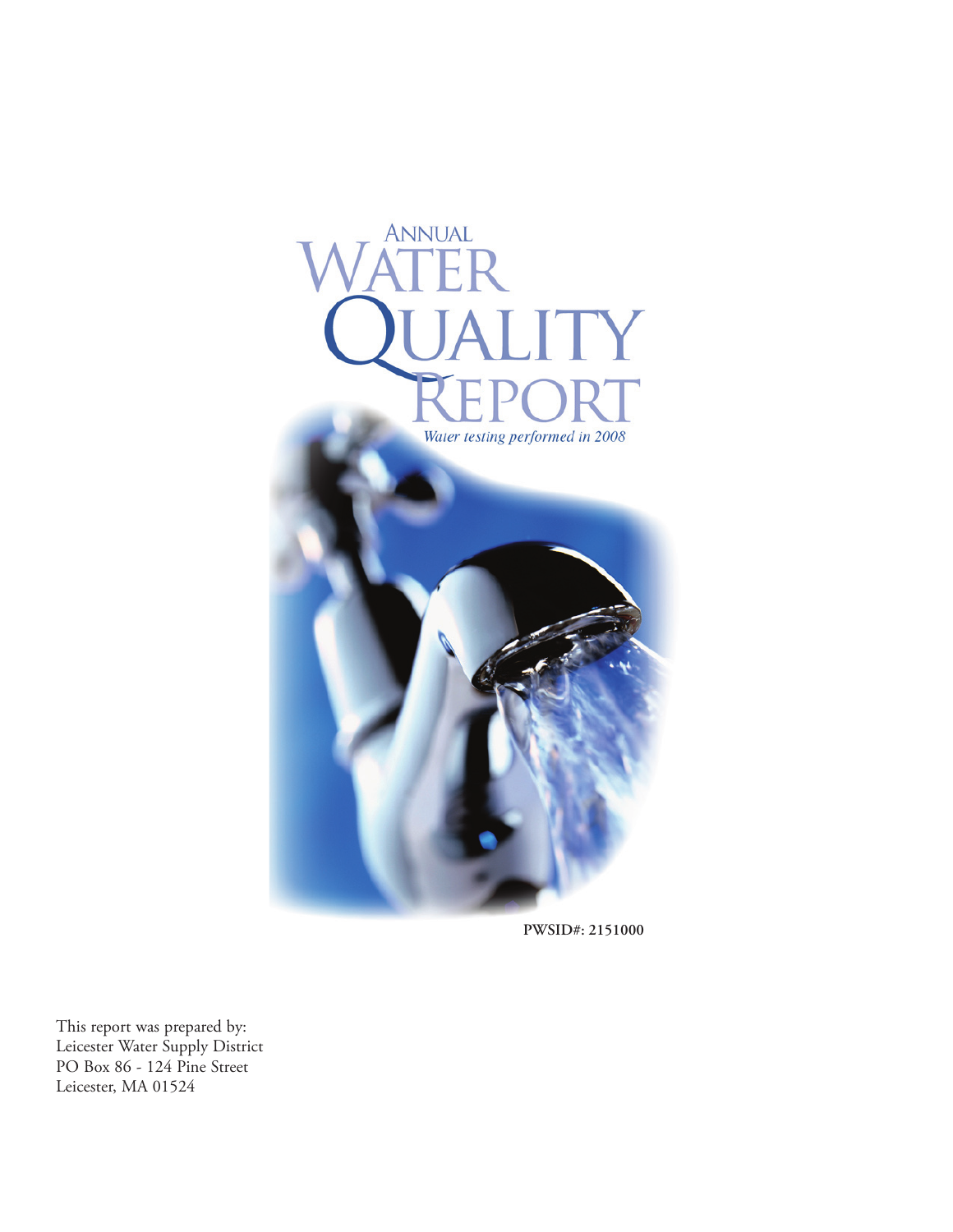# Continuing Our Commitment

We are proud to present to you our annual water quality report. This edition covers testing completed from January 1 through December 31, 2008. We have dedicated ourselves to producing drinking water that meets state and federal drinking water standards. We strive to adopt new and better methods for delivering the best quality drinking water to you. As new challenges to drinking water safety emerge, we remain vigilant in meeting the challenges of source water protection, water conservation and community education while continuing to serve the needs of our water users.

Please share your thoughts about the information in this report.

For more information about this report, or for any questions relating to your drinking water, please call Frank W. Lyon, Water Superintendent, at (508)892-8484.

## Community Participation

o you want to learn more about your drinking water or have questions about the information in this report,

please contact Frank W. Lyon, Superintendent of the Leicester Water Supply District at (508) 892-8484 or you stop by the office at 124 Pine Street Monday through Friday between 9:00 AM and 2:00 PM.

You are invited to voice your concerns about your drinking water at the monthly Commissioners Meetings. We meet the 2nd Thursdays of each month beginning at 4:30 p.m. at the office of the District, 124 Pine Street, Leicester Ma.

The Public is welcome to attend these meetings as well as the Annual Meeting, held on the last Tuesday in April. Please call in advance to confirm the date and time.

## Where Does My Water Come From?

The Leicester Water Supply District is a Municipal Water System that provides water to about 3,300 residents in the<br>central area of Leicester. The water that we distribute is groundwater, water that is pumped from aquifers bedrock. The sources include two areas: a well field in the Town of Paxton (source ID # 01G, 02G, 03G and 04G) and two wells in Leicester, the Whittemore Street Well (05G) and the Rawson Street Well (06G). The Whittemore Street well is currently out of service until treatment for arsenic and uranium can be provided. Two water tanks (600,000 gallons each) located just north off Rt 56 near the Leicester High and Leicester Primary Schools provide storage and delivers water through our distribution system to your homes and busniness.

## Tap vs. Bottled

Thanks in part to aggressive marketing, the bottled water industry has successfully convinced us all that water purchased<br>in bottles is a healthier alternative to tap water. However, according to a four-year study conducte Resources Defense Council, bottled water is not necessarily cleaner or safer than most tap water. In fact, about 25 percent of bottled water is actually just bottled tap water (40 percent according to government estimates).

The Food and Drug Administration is responsible for regulating bottled water, but these rules allow for less rigorous testing and purity standards than those required by the U.S. EPA for community tap water. For instance, the high mineral content of some bottled waters makes them unsuitable for babies and young children. Further, the FDA completely exempts bottled water that's packaged and sold within the same state, which accounts for about 70 percent of all bottled water sold in the United States.

People spend 10,000 times more per gallon for bottled water than they typically do for tap water. If you get your recommended eight glasses a day from bottled water, you could spend up to \$1,400 annually. The same amount of tap water would cost about 49 cents. Even if you installed a filter device on your tap, your annual expenditure would be far less than what you'd pay for bottled water.

For a detailed discussion on the NRDC study results, check out their Web site at www.nrdc.org/water/drinking/bw/ exesum.asp.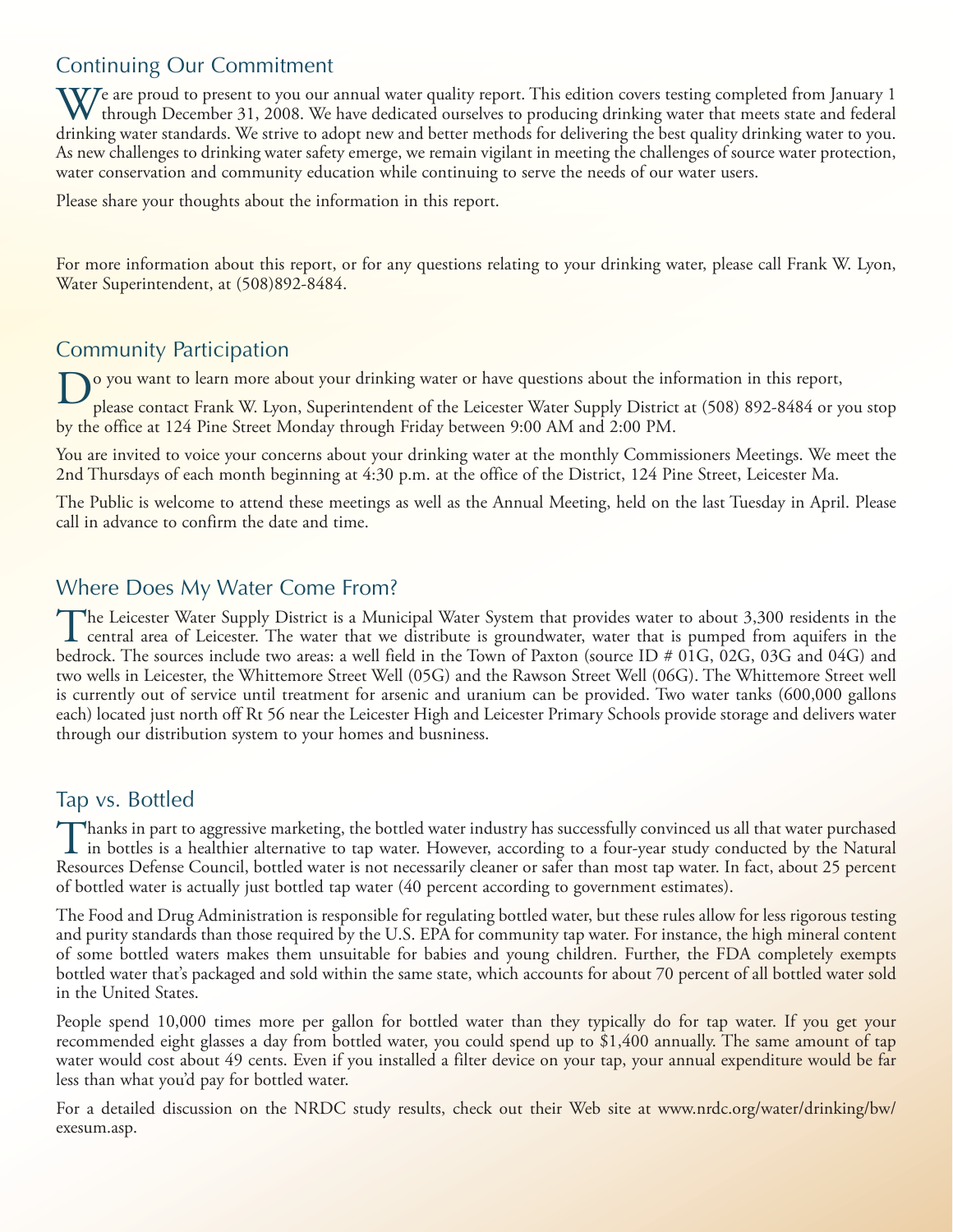## Substances That Could Be in Water

To ensure that tap water is safe to drink, the Department of Environmental Protection (Department) and the U.S. Environmental Protection Agency (U.S. EPA) prescribes regulations limiting the amount of certain contaminants in water provided by public water systems. The Food and Drug Administration (FDA) and Massachusetts Department of Public Health (DPH) regulations establish limits for contaminants in bottled water, which must provide the same protection for public health. Drinking water, including bottled water, may reasonably be expected to contain at least small amounts of some contaminants. The presence of these contaminants does not necessarily indicate that the water poses a health risk.

The sources of drinking water (both tap water and bottled water) include rivers, lakes, streams, ponds, reservoirs, springs, and wells. As water travels over the surface of the land or through the ground, it dissolves naturally-occurring minerals and, in some cases, radioactive material, and can pick up substances resulting from the presence of animals or from human activity. Substances that may be present in source water include: Microbial Contaminants, such as viruses and bacteria, which may come from sewage treatment plants, septic systems, agricultural livestock operations, or wildlife; Inorganic Contaminants, such as salts and metals, which can be naturally occurring or may result from urban stormwater runoff, industrial or domestic wastewater discharges, oil and gas production, mining, or farming; Pesticides and Herbicides, which may come from a variety of sources such as agriculture, urban stormwater runoff, and residential uses; Organic Chemical Contaminants, including synthetic and volatile organic chemicals, which are by-products of industrial processes and petroleum production, and which may also come from gas stations, urban stormwater runoff, and septic systems; Radioactive Contaminants, which can be naturally occurring or may be the result of oil and gas production and mining activities.

More information about contaminants and potential health effects can be obtained by calling the U.S. EPA's Safe Drinking Water Hotline at (800) 426-4791.

### Water Treatment Process

rsenic Treatment  $#2$  and  $#3$  wells.

The treatment process consists pumping raw water from these wells to two treatment skids each of which has two pressurized vessels. The vessels contain a specilized resin media that absorbs the arsenic producing an arsenic free water. The water then flows into the transmission system in Paxton to the water tanks on Cary Hill in Leicester for distribution. The media in these vessels will be periodically cleaned by removing the media and regenerating off site and returned to the vessels.

Jim Dandy well (04G) in Paxton is a shallow water well considered as a ground water supply influenced by surface water.

Water is pumped from the well through a series of three membrane filters of different Micron sizes to remove possible contaminents. The water is chlorinated at the source and flows into the transmission system. Turbidity is also measured and recorded to issure the water quality standards meet the Safe Drinking Water Acts (SDWA). Chlorine is added at the Jim Dandy well as a precaution against any bacteria that may be present.

Your water is also treated for corrosion control with a blend of polyphosphate products that reduce the amount of copper and lead that leaches from your in-house plumbing at the water tanks and the #5 Rawson Street well.

### Radon

Radon samples for Rawson St. 06G well were taken on 5/7/2008. The results were 8800 pCi/L, which is less than the MA guideline of 10,000 pCi/L.

Radon is a radioactive gas that occurs naturally in some ground water. It may pose a health risk when the gas is released from water into air, as occurs during showering, bathing, or washing dishes and clothes. Radon gas released from drinking water is a relatively small part of the total radon in air. Radon is released into homes and ground water from soil. Inhalation of radon gas has been linked to lung cancer, however, the effects of radon ingested in drinking water are not yet clear. If you are concerned about radon in your home, tests are available to determine the total exposure level. For additional information on how to have your home tested, call (800) SOS-RADON.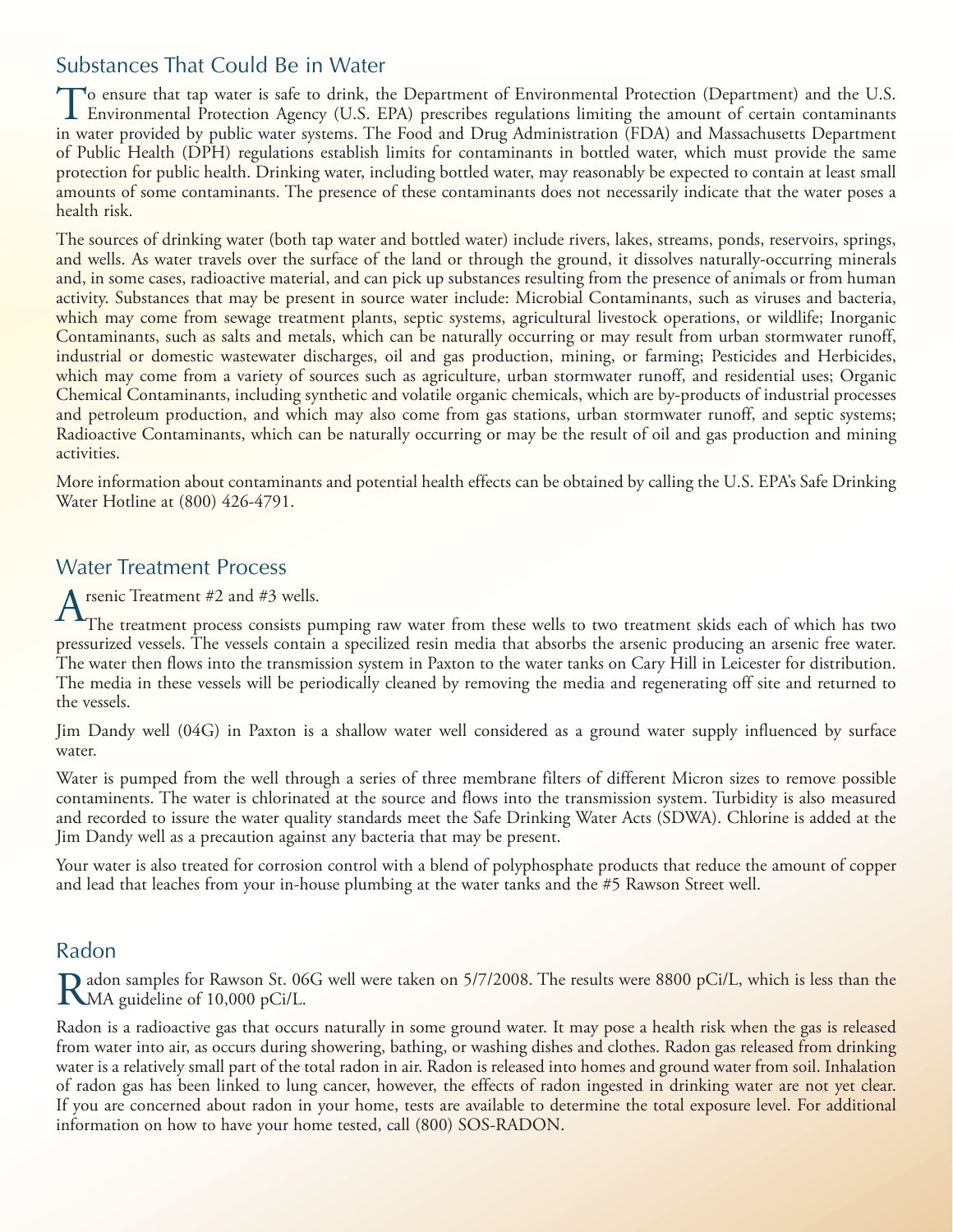## Water Conservation

You can play a role in conserving water and saving yourself money in the process by becoming conscious of the amount<br>of water your household is using and by looking for ways to use less whenever you can. It is not hard to Here are a few tips:

Automatic dishwashers use 15 gallons for every cycle, regardless of how many dishes are loaded. So get a run for your money and load it to capacity.

Turn off the tap when brushing your teeth.

Check every faucet in your home for leaks. Just a slow drip can waste 15 to 20 gallons a day. Fix it and you can save almost 6,000 gallons per year.

Check your toilets for leaks by putting a few drops of food coloring in the tank. Watch for a few minutes to see if the color shows up in the bowl. It is not uncommon to lose up to 100 gallons a day from an invisible toilet leak. Fix it and you save more than 30,000 gallons a year.

Use your water meter to detect hidden leaks. Simply turn off all taps and water using appliances. Then check the meter after 15 minutes. If it moved, you have a leak.

## What's a Cross-connection?

A cross-connection is formed at any point where a drinking water line connects to equipment (boilers), systems containing<br>Chemicals (air conditioning systems, fire sprinkler systems, irrigation systems) or water sources of Cross-connection contamination can occur when the pressure in the equipment or system is greater than the pressure inside the drinking water line (backpressure). Contamination can also occur when the pressure in the drinking water line drops due to fairly routine occurrences (main breaks, heavy water demand) causing contaminants to be sucked out from the equipment and into the drinking water line (backsiphonage).

Outside water taps and garden hoses tend to be the most common sources of cross-connection contamination at home. The garden hose creates a hazard when submerged in a swimming pool or when attached to a chemical sprayer for weed killing. Garden hoses that are left lying on the ground may be contaminated by fertilizers, cesspools or garden chemicals. Improperly installed valves in your toilet could also be a source of cross-connection contamination.

Community water supplies are continuously jeopardized by cross-connections unless appropriate valves, known as backflow prevention devices, are installed and maintained. For more information, review the Cross-Connection Control Manual from the U.S. EPA's Web site at www.epa.gov/safewater/crossconnection.html. You can also call the Safe Drinking Water Hotline at (800) 426-4791.

## Lead and Drinking Water

If present, elevated levels of lead can cause serious health problems, especially for pregnant women and young children.<br>Lead in drinking water is primarily from materials and components associated with service lines and h Lead in drinking water is primarily from materials and components associated with service lines and home plumbing. We are responsible for providing high quality drinking water, but cannot control the variety of materials used in plumbing components. When your water has been sitting for several hours, you can minimize the potential for lead exposure by flushing your tap for 30 seconds to 2 minutes before using water for drinking or cooking. If you are concerned about lead in your water, you may wish to have your water tested. Information on lead in drinking water, testing methods, and steps you can take to minimize exposure is available from the Safe Drinking Water Hotline or at www.epa.gov/safewater/lead.

### Source Water Assessment

A Source Water Assessment Plan (SWAP) is available at our office. This plan is an assessment of the delineated area<br>A around our listed sources through which contaminants, if present, could migrate and reach our source wat includes an inventory of potential sources of contamination within the delineated area, and a determination of the water supply's susceptibility to contamination by the identified potential sources.

If you would like to review the Source Water Assessment Plan, please feel free to contact our office during regular office hours.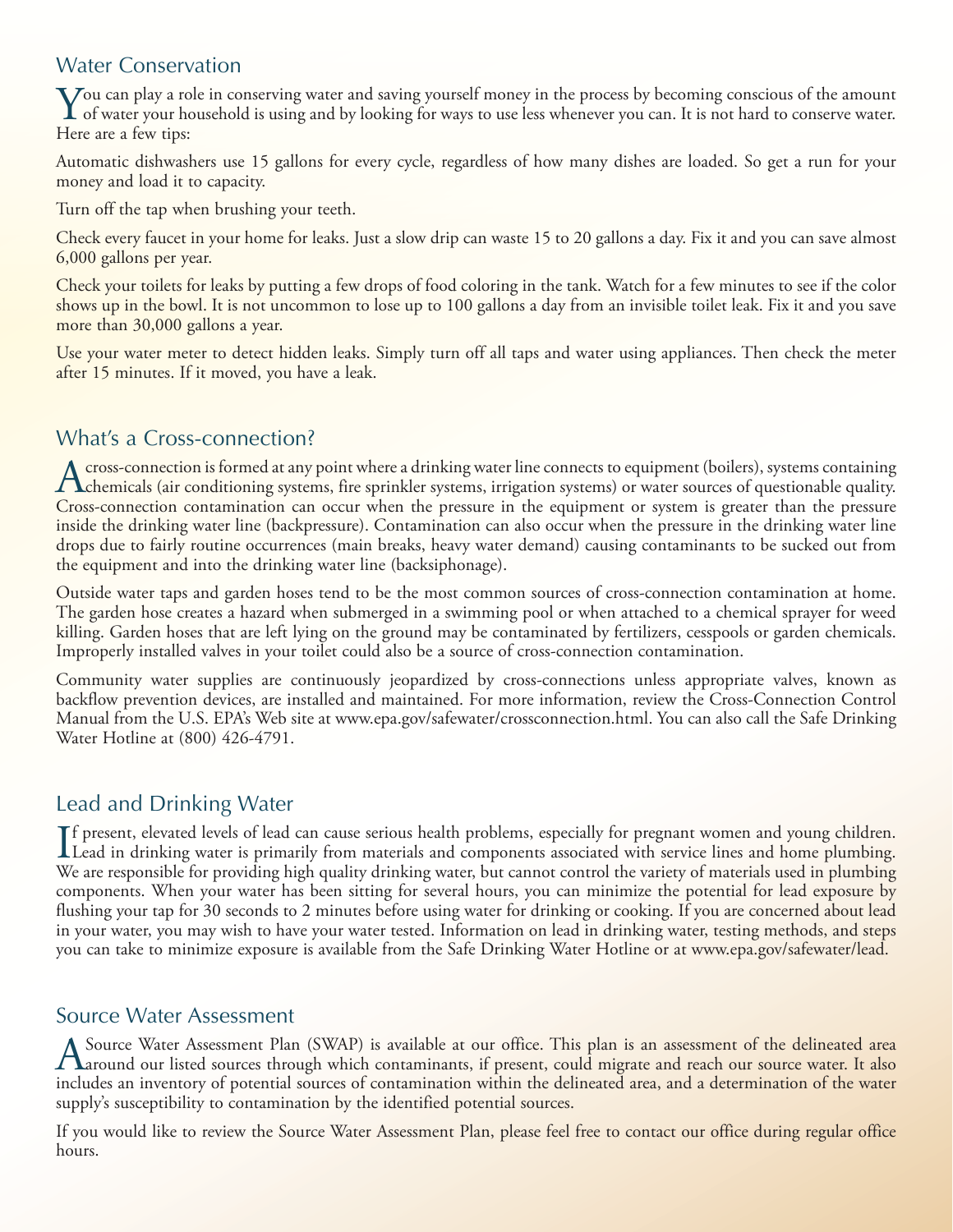#### MCL Exceedance

Public notice of these occurrences were distributed by mail quarterly: January 1 through September 30, 2008: MassDEP<br>approved water treatment systems for the removal of arsenic for Wells #2 and #3 which was activated on Oc 2008. Test results show that there are no detections of arsenic in the water provided to consumers from these wells since the activation of the treatment systems.

Some people who drink water containing arsenic in excess of the MCL over many years could experience skin damage or problems with their circulatory system, and may have an increased risk of getting cancer.

### Important Health Information

Some people may be more vulnerable to contaminants in drinking water than the general population. Immunocompromised<br>Spersons such as persons with cancer undergoing chemotherapy, persons who have undergone organ transplants with HIV/AIDS or other immune system disorders, some elderly, and infants may be particularly at risk from infections. These people should seek advice about drinking water from their health care providers. The U.S. EPA/CDC (Centers for Disease Control and Prevention) guidelines on appropriate means to lessen the risk of infection by *Cryptosporidium* and other microbial contaminants are available from the Safe Drinking Water Hotline at (800) 426-4791.

### Missed Monitoring

The District failed to meet minimum distribution system residual disinfection requirements for the sample period<br>of September-October and October- November 2008. If no residual is detected, as in this case, Heterotophic Pl Count (HPC) samples must be collected and analyzed at all collection sites. The District failed to collect and analyze HPC at one out of four (25%) in October, November and December. We do not believe that missing this monitoring requirement had any impact on public health and safety. We have taken steps to ensure that adequate monitoring and reporting will be performed in the future so that this oversight will not be repeated.

### Naturally Occurring Bacteria

The simple fact is, bacteria and other microorganisms inhabit our world. They can be found all around us: in our food;<br>on our skin; in our bodies; and, in the air, soil, and water. Some are harmful to us and some are not. are common in the environment and are generally not harmful themselves. The presence of this bacterial form in drinking water is a concern because it indicates that the water may be contaminated with other organisms that can cause disease. Throughout the year, we tested many water samples for coliform bacteria. In that time, none of the samples came back positive for the bacteria.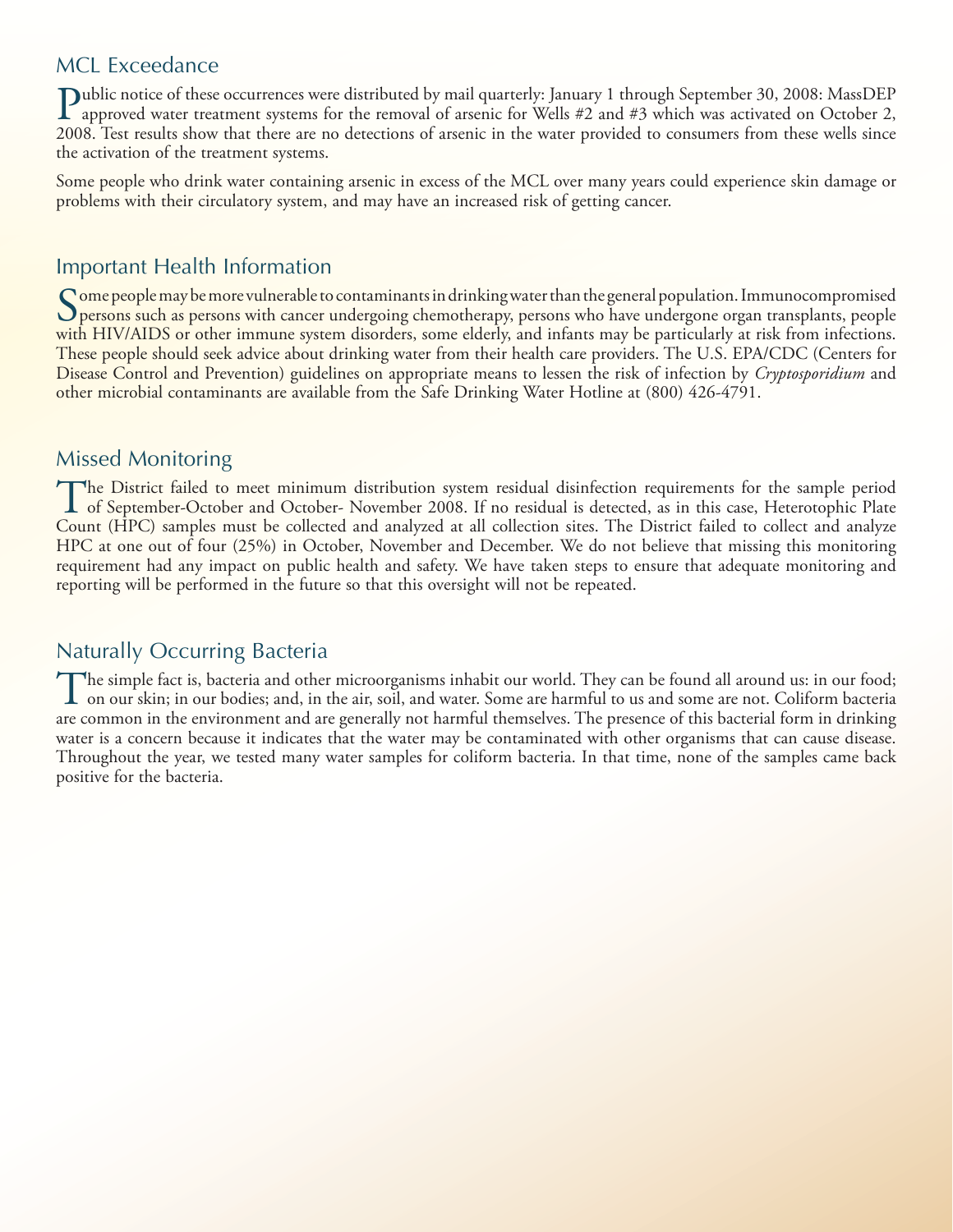# Sampling Results

During the past year we have taken hundreds of water samples in order to determine the presence of any contaminants. The table below shows only those<br>contaminants that were detected in the water. The state allows us to mon substances do not change frequently. In these cases, the most recent sample data are included, along with the year in which the sample was taken.

| <b>REGULATED SUBSTANCES</b>                                                                                           |                               |      |                                                                                       |                               |                      |                                                 |                                                        |                          |                       |                                                                                                           |
|-----------------------------------------------------------------------------------------------------------------------|-------------------------------|------|---------------------------------------------------------------------------------------|-------------------------------|----------------------|-------------------------------------------------|--------------------------------------------------------|--------------------------|-----------------------|-----------------------------------------------------------------------------------------------------------|
| <b>SUBSTANCE</b><br>(UNIT OF MEASURE)                                                                                 |                               |      |                                                                                       | <b>YEAR</b><br><b>SAMPLED</b> | <b>MCL</b><br>[MRDL] | <b>MCLG</b><br>[MRDLG]                          | <b>AMOUNT</b><br><b>DETECTED</b>                       | <b>RANGE</b><br>LOW-HIGH | <b>VIOLATION</b>      | <b>TYPICAL SOURCE</b>                                                                                     |
| <b>Arsenic</b> (ppb)                                                                                                  |                               |      | 2008                                                                                  |                               | 10                   | $\overline{0}$                                  | 17                                                     | $1 - 20$                 | Yes                   | Erosion of natural deposits; Runoff from orchards; Runoff from glass and electronics<br>production wastes |
| <b>Alpha Emitters</b> (pCi/L)                                                                                         |                               |      | 2008                                                                                  |                               | 15                   | $\Omega$                                        | 7.6                                                    | $2.5 - 7.6$              | N <sub>o</sub>        | Erosion of natural deposits                                                                               |
| Combined Radium (pCi/L)                                                                                               |                               |      | 2008                                                                                  |                               | 5                    | $\overline{0}$                                  | 2.5                                                    | <b>NA</b>                | N <sub>o</sub>        | Erosion of natural deposits                                                                               |
| Nitrate (ppm)                                                                                                         |                               |      | 2008                                                                                  |                               | 10                   | 10                                              | 4.4                                                    | $0.161 - 4.4$            | No                    | Runoff from fertilizer use; Leaching from septic tanks, sewage; Erosion of natural deposits               |
| (ppm)                                                                                                                 | <b>Total Organic Carbon</b>   |      | 2008                                                                                  |                               | <b>TT</b>            | <b>NA</b>                                       | 0.0094                                                 | $0.0067 - 0.0094$        | No                    | Naturally present in the environment                                                                      |
|                                                                                                                       | <b>Uranium</b> (ppb)          |      | 2008                                                                                  |                               | 30                   | $\overline{0}$                                  | 18                                                     | $3.1 - 18$               | No                    | Erosion of natural deposits                                                                               |
| Tap water samples were collected for lead and copper analyses from sample sites throughout the community <sup>1</sup> |                               |      |                                                                                       |                               |                      |                                                 |                                                        |                          |                       |                                                                                                           |
| <b>SUBSTANCE</b>                                                                                                      | (UNIT OF MEASURE)             |      | <b>YEAR</b><br><b>SAMPLED</b><br><b>AL</b>                                            |                               | <b>MCLG</b>          | <b>AMOUNT</b><br><b>DETECTED</b><br>(90TH%TILE) | <b>SITES</b><br><b>ABOVE AL/</b><br><b>TOTAL SITES</b> | <b>VIOLATION</b>         | <b>TYPICAL SOURCE</b> |                                                                                                           |
| <b>Copper</b> (ppm)                                                                                                   |                               | 2007 |                                                                                       | 1.3                           | 1.3                  | 0.3                                             | 0/10                                                   | N <sub>o</sub>           |                       | Corrosion of household plumbing systems; Erosion of natural deposits; Leaching from wood preservatives    |
| Lead (ppb)                                                                                                            | 2007                          |      | 15                                                                                    |                               | $\overline{0}$       | $\overline{2}$                                  | 0/10                                                   | N <sub>o</sub>           |                       | Corrosion of household plumbing systems; Erosion of natural deposits                                      |
| <b>UNREGULATED SUBSTANCES</b>                                                                                         |                               |      |                                                                                       |                               |                      |                                                 |                                                        |                          |                       |                                                                                                           |
| <b>SUBSTANCE</b><br>(UNIT OF<br><b>MEASURE)</b>                                                                       | <b>YEAR</b><br><b>SAMPLED</b> |      | <b>AMOUNT</b><br><b>RANGE</b><br><b>DETECTED</b><br><b>TYPICAL SOURCE</b><br>LOW-HIGH |                               |                      |                                                 |                                                        |                          |                       |                                                                                                           |
| Sodium<br>(ppm)                                                                                                       | 2008                          |      | 35                                                                                    |                               | $ND-35$              | Naturally occurring                             |                                                        |                          |                       |                                                                                                           |

<sup>1</sup> Consistently low values for lead and copper have earned a reduction in DEP required testing for Leicester Water Supply District for this category. The frequency of testing for lead and copper is now once every three years. The next scheduled monitoring for this category is in Qtr 3, 2010.

Unregulated contaminants are those for which the U.S. EPA has not established drinking water standards. The purpose of unregulated contaminant monitoring is to assist U.S. EPA in determining their occurrence in drinking water and whether future regulation is warranted.